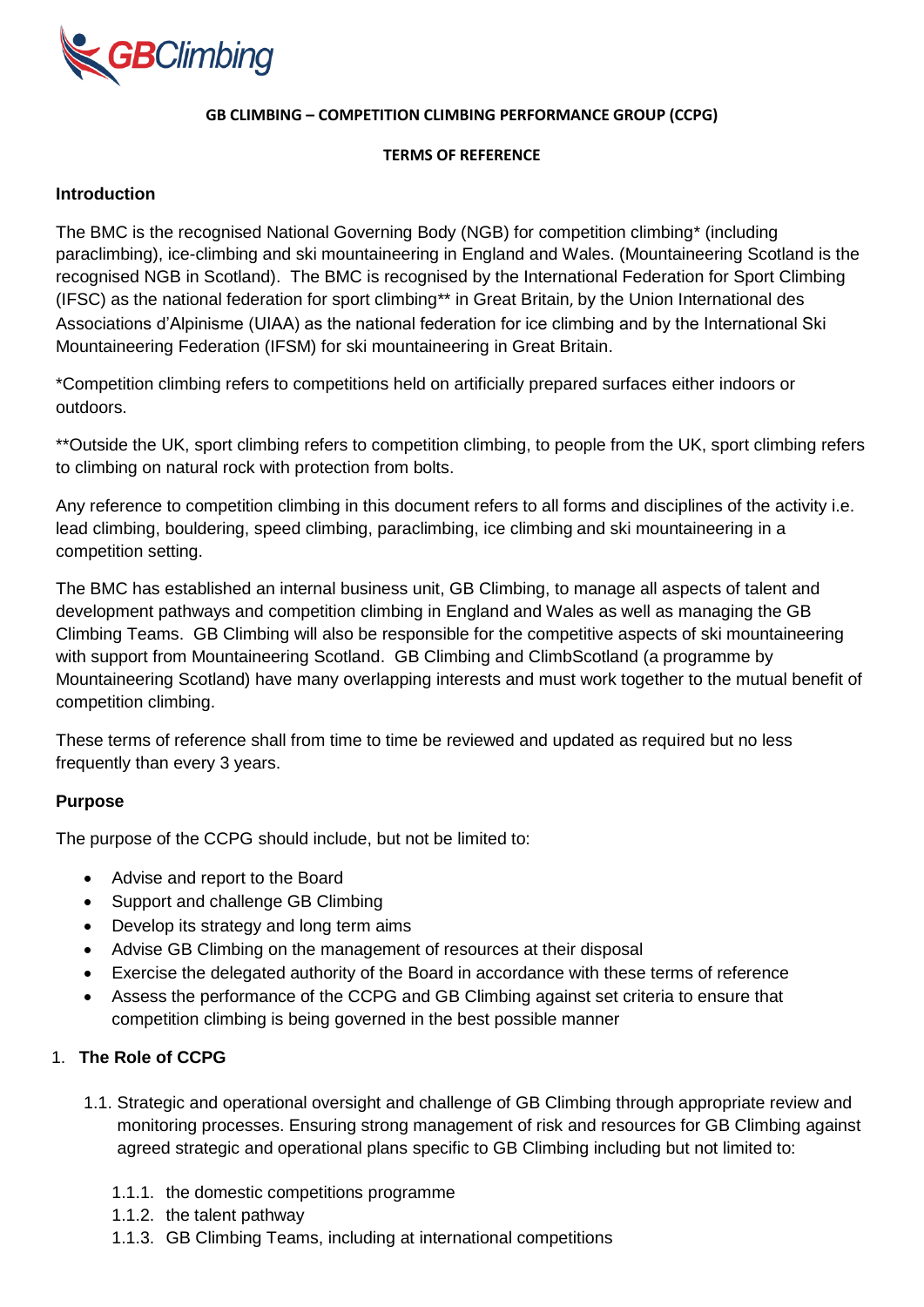

- 1.1.4. Welfare Support Plan and the culture of GB Climbing
- 1.1.5. Annual operational plan
- 1.2. To review new activities, policies and regulations for GB Climbing.

### **2. Membership and Attendance**

- 2.1. The CCPG members will be:
	- $2.1.1$  a chair
	- 2.1.2. a Board member
	- 2.1.3. a representative from Mountaineering Scotland
	- 2.1.4. a representative from the Association of British Climbing Walls (ABC)
	- 2.1.5. the Lead Officer of GB Climbing (the Lead Officer)
	- 2.1.6. an athlete representative
	- 2.1.7. a minimum of one external specialist, but not more than three
- 2.2. CCPG can invite Observers onto CCPG as representatives from Partner Organisations in order to strengthen CCPG. They will not be voting members of CCPG.
- 2.3. The chair of the CCPG (CCPG Chair) will be a person appointed by the Board following an open selection and recruitment process with the initial appointment being for the period to 31 March 2021.
- 2.4. The position of Deputy Chair will be nominated in agreement between the Board and the CCPG Chair.
- 2.5. The Lead Officer shall be the CCPG Secretary.
- 2.6. CCPG membership will normally be for a period of 3 years; upon expiry that can be extended for a further 3 year term. All CCPG members will be peer reviewed annually, at which point their membership could be terminated. It is important to ensure that there is a good balance between experience and new members.
- 2.7. The CCPG Chair and the external specialist will be appointed by the Board through an open selection and recruitment process. Their membership of the CCPG can be terminated at any time by the Board.
- 2.8. The athlete representative will be selected by the athlete's peers in a selection and recruitment process agreed by the CCPG.
- 2.9. Should the representative for Mountaineering Scotland or ABC not be available for any given meeting then that organisation may send an alternative with equal powers.
- 2.10. The CCPG Chair may invite specialist staff and external experts to attend meetings and contribute to specific agenda items.
- 2.11. The members and observers of the CCPG can take part in a CCPG meeting by way of video conference or telephone conference or similar equipment designed to allow everybody to take part in the meeting.

# **3. Voting and Quorum**

- 3.1. The CCPG should aim to fulfil its role and its decision-making on the basis of consensus, but on matters that require voting all members of the CCPG are eligible to vote. All CCPG members will have a single vote.
- 3.2. In the event of a tied vote, the CCPG Chair shall have the casting vote, if the CCPG Chair is absent from the meeting at which the vote is being cast, then the chair of the meeting shall have the casting vote.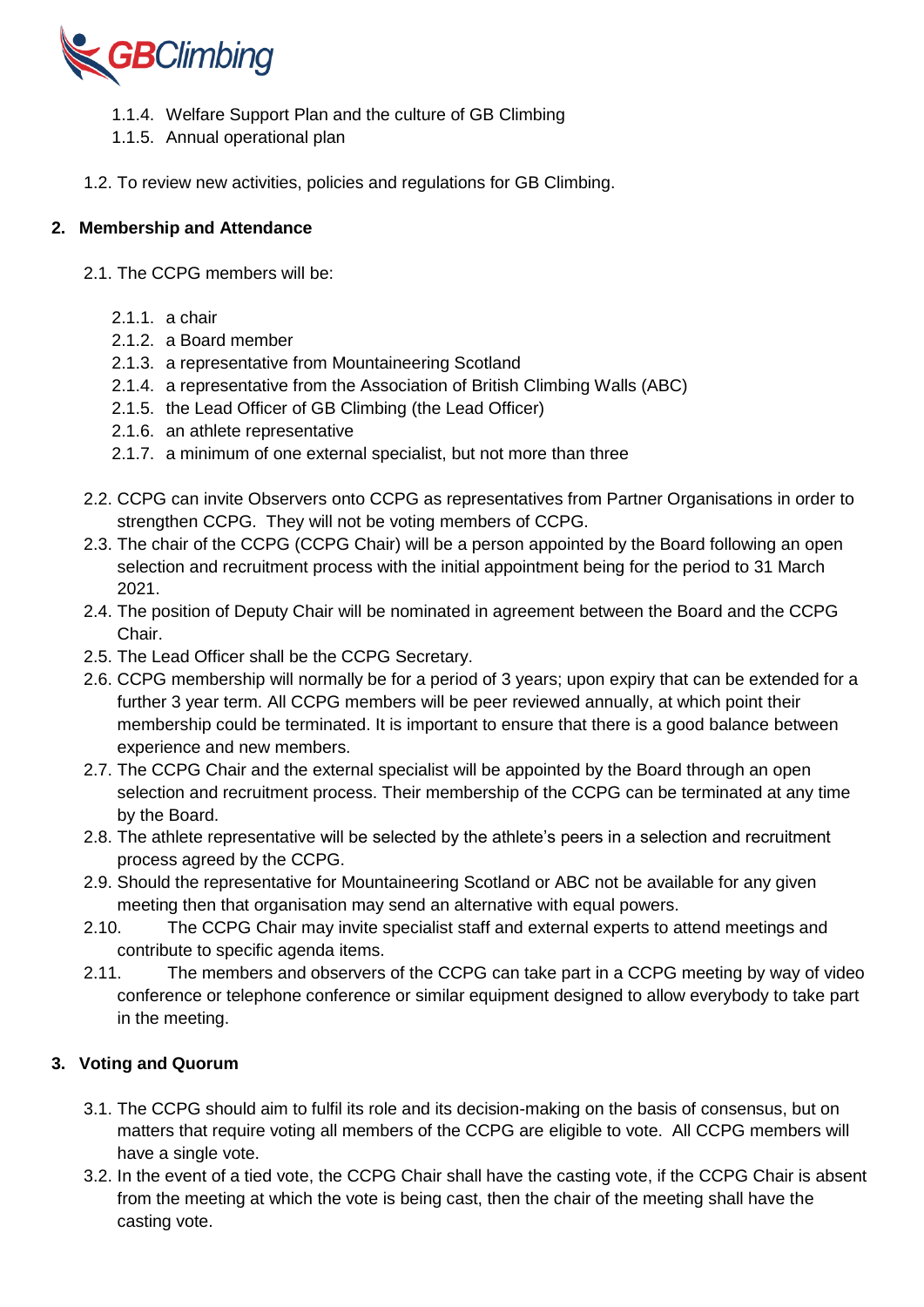

3.3. The quorum necessary for the transaction of business shall be four, which must include the Board member and the representative from Mountaineering Scotland.

## **4. Frequency and Preparation of Meetings**

- 4.1. The CCPG shall meet at least four times a year, such meetings to be co-ordinated so as to be held as near as possible to 3 weeks before a Board meeting. The CCPG Chair and CCPG Secretary should liaise with appropriate BMC staff to find suitable dates.
- 4.2. The CCPG Chair can call additional CCPG meetings if necessary to discuss urgent matters that occur between scheduled meetings. Should other members of the CCPG consider the need for an extra meeting, they should take their concerns to the CCPG Chair.
- 4.3. The CCPG, through the CCPG Chair, should provide guidance to the Lead Officer in relation to any papers that they expect staff members to draft for meetings. The CCPG should provide staff, and volunteers, with sufficient time to prepare such papers. The agenda and papers should be circulated no later than 5 working days before the date of the meeting.
- 4.4. In all instances the agenda and meeting papers should be circulated by the CCPG Chair or the CCPG Secretary.
- 4.5. In liaison with the CCPG Secretary, the CCPG Chair is responsible for drafting the items for the agenda ensuring inclusion of any matter specifically referred to the CCPG by the Board.
- 4.6. All substantive issues must have timely (5 working days, or a period of time designated by the CCPG) and appropriate documentation in order that they can be considered.

#### **5. Minutes and Meetings**

- 5.1. The CCPG Secretary should accurately take the minutes of all CCPG meetings. Minutes should not be verbatim but should capture the main points of discussion in order to provide the rationale for all decisions and actions.
- 5.2. The CCPG Secretary should send the draft minutes, actions and decisions to the CCPG Chair within 3 working days of the meeting. The CCPG Chair should amend if/as necessary before either circulating to members of the CCPG directly or passing back to the CCPG Secretary for distribution within the timelines agreed. The intent should be to get minutes to all members of the CCPG within 10 days of the meeting.
- 5.3. It is the responsibility of the CCPG Chair to ascertain the progress of any action.
- 5.4. The minutes provided to all the CCPG members in accordance with 4.2 above will also be provided to the BMC's company secretary.
- 5.5. The date and time of the next meeting should appear on the foot of each set of minutes.
- 5.6. A summary of the minutes will be published for BMC membership to read.

#### **6. Reporting Responsibilities**

- 6.1. The CCPG, through the CCPG Chair, shall report to the Board on its proceedings after each meeting by way of preparing a summary of the key points and any action required by the Board.
- 6.2. The CCPG, through the CCPG Chair, shall make whatever recommendations to the Board it deems appropriate on any area within its remit where action or improvement is needed, together with setting out any matters which require Board approval.
- 6.3. Once the report is finalised, the CCPG Chair or CCPG Secretary shall send the report to the BMC's company secretary.